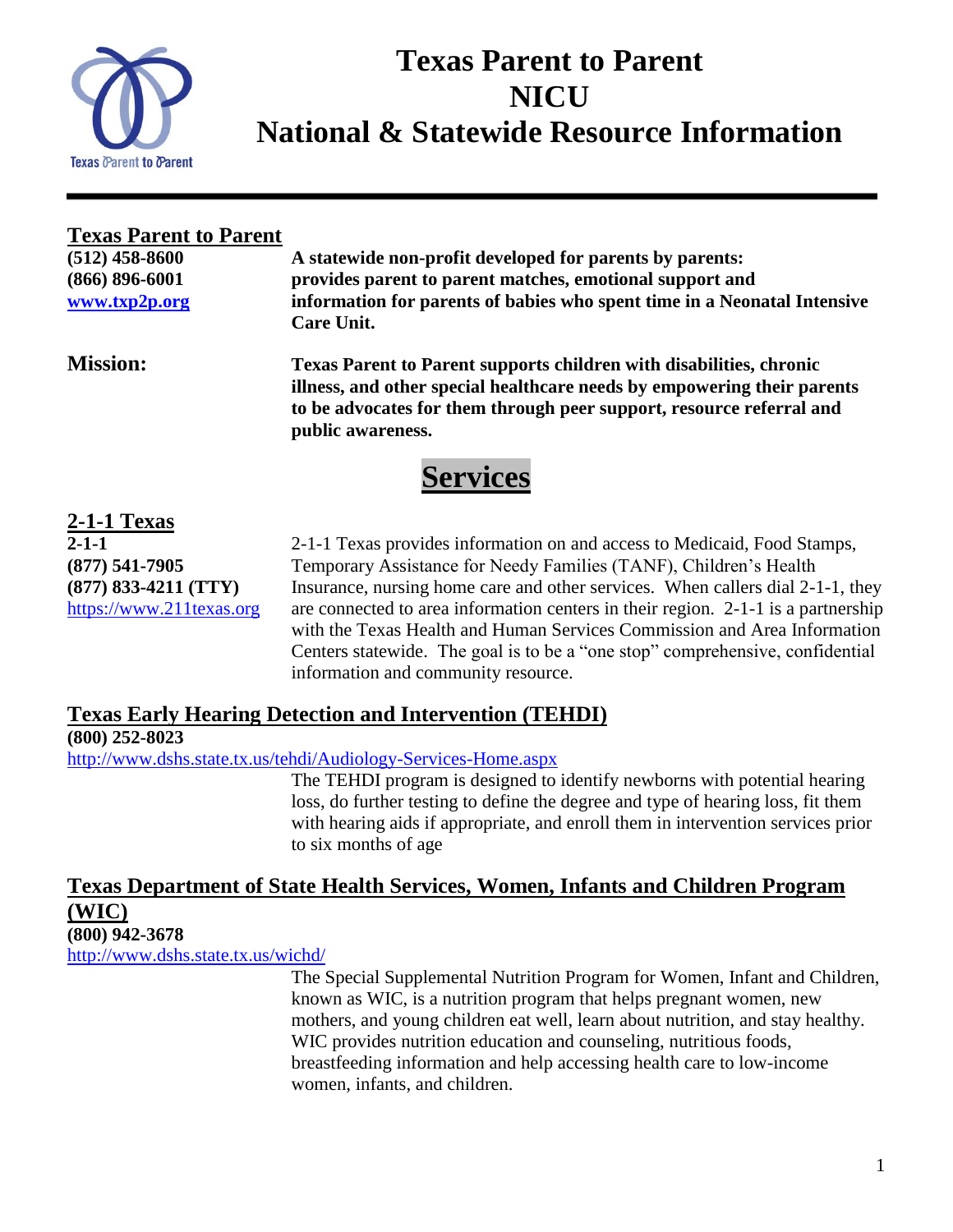

#### **Services, continued**

WIC's *Breastmilk*-*Every Ounce Counts* -Website with a link to identify community resources to support breastfeeding including WIC clinics and Milk banks. Under the "Every Ounce Counts Campaign" link you can create your own birth announcement; there is also a link to "Sing to Me" – A Lullaby Album which includes songs by Texas musicians focused on mothers and babies and it includes a downloadable file of all the songs. <http://www.breastmilkcounts.com/resources.html>

#### **Texas WIC Breast Pump Program**

**(800) 942-3678**

[www.texaswic.org](http://www.texaswic.org/) All WIC moms with a premature infant or who are separated from their infant due to medical reasons are eligible to receive (on loan) a hospital grade pump. Women noted enrolled in WIC may qualify based on household income. Contact a local WIC office for more information.

#### **Department of Assistive and Rehabilitative Services (DARS) ECI (Early Childhood Intervention) (800) 628-5115 (866) 581-9328 TTY**

[www.dars.state.tx.us/ecis/](http://www.dars.state.tx.us/ecis/) Services for children, birth to 3-years-old, who have a developmental delay or disability. Services are provided in the home and community. ECI uses a family-centered team approach to develop a plan for the family to help the child grow and learn. Team members come from a variety of professions including Early Intervention Specialists, Nurses, Registered Dietitians, Therapists and Social Workers. **There is no cost to the family for an evaluation.** Services are provided on a sliding scale but no family will be denied services due to an inability to pay. ECI produces a range of materials helpful to families, including a Resource Guide describing programs, services and resources for families.

#### **Division for Blind Services (DARS) Formerly Texas Commission for the Blind (800) 628-5115**

**(866) 581-9328 TTY**

[www.dars.state.tx.us/dbs](http://www.dars.state.tx.us/dbs/)/ The Blind Children's Vocational and Discovery Program provides information and support to help families who have a child that is blind or visually impaired. A Blind Children's Program Specialist – an expert in providing services to children with visual impairments – works with each child and family to create a Family Service Plan. Their focus is on restoring vision and reducing dependency.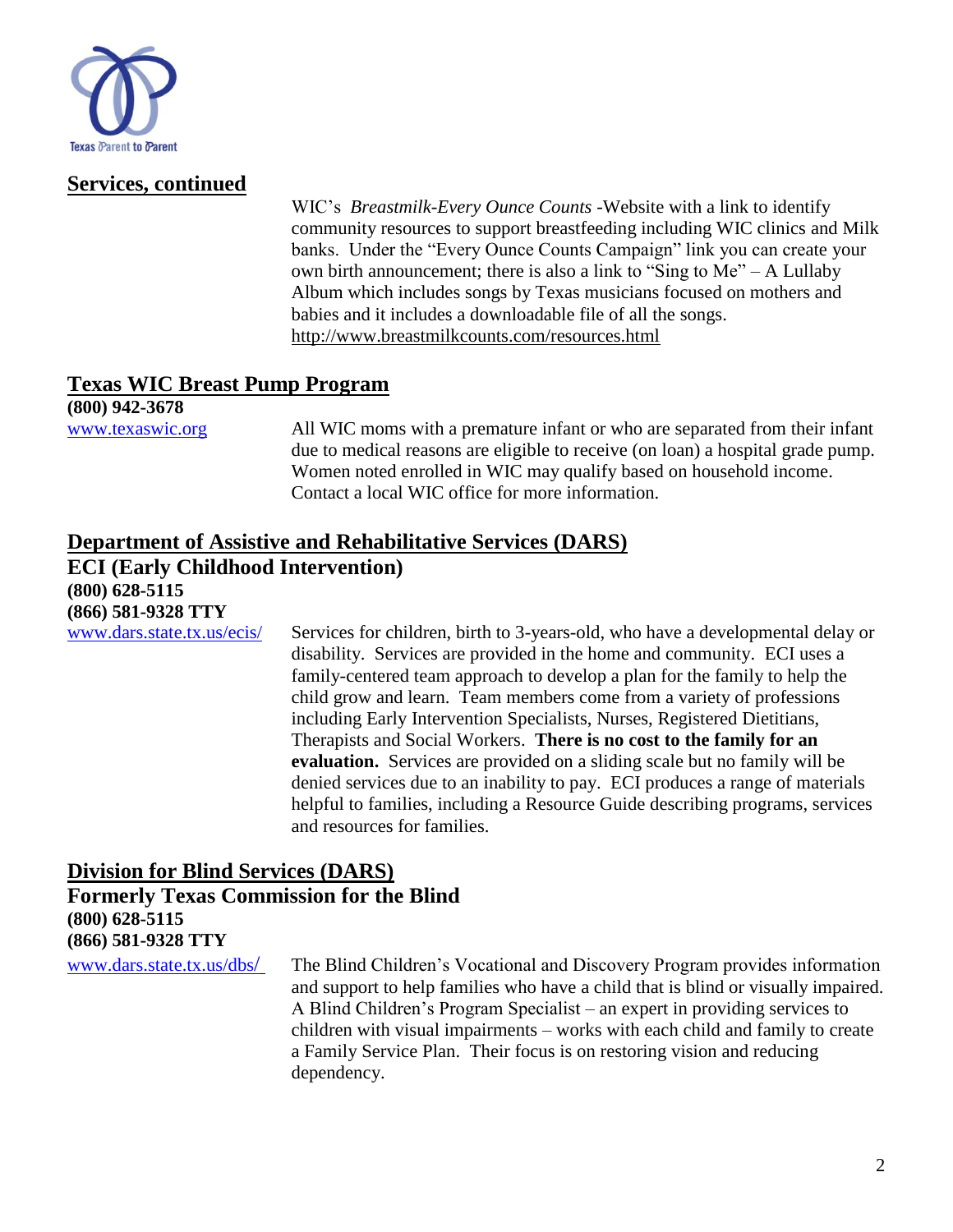

#### **Office of Deaf and Hard of Hearing Services Formerly Texas Commission for the Deaf (800) 628-5115 (866) 581-9328 TTY**

[www.dars.state.tx.us/dhhs/index.shtml](http://www.dars.state.tx.us/dhhs/index.shtml)

Information and referral for persons that are deaf/hard of hearing, their family members and their service providers. Provides financial assistance for hearing aids, assists with local interpreter services and sponsor summer camps for children and youth that are deaf/hard of hearing. Hearing Loss Resource Specialists (HLRS) provide services to persons with hearing loss.

#### **Department of Aging and Disability Services (DADS)**

**Formerly MHMR (Mental Health & Mental Retardation)**

(**800) 458-9858** Provides some services and financial programs like respite money, [www.dads.state.tx.us](http://www.dads.state.tx.us/) In-Home and Family Support program and Medicaid waiver programs

## **Internet Support and Information Related to Premature Babies**

#### **La Leche League**

<http://www.llli.org/> (800) 525-3243

Their Mission is to help mothers worldwide to breastfeed through mother-to-mother support, encouragement, information, and education, and to promote a better understanding of breastfeeding as an important element in the healthy development of the baby and mother.

Their website includes links to helpful resources, includes a forum for breastfeeding a preemie and downloadable podcasts on a variety of topics.

#### **National Organization of Mothers of Twins Clubs**

<http://www.nomotc.org/>

The National Organization of Mothers of Twins Clubs, Inc. is a non-profit organization dedicated to supporting families of multiple birth children through education, research, and networking.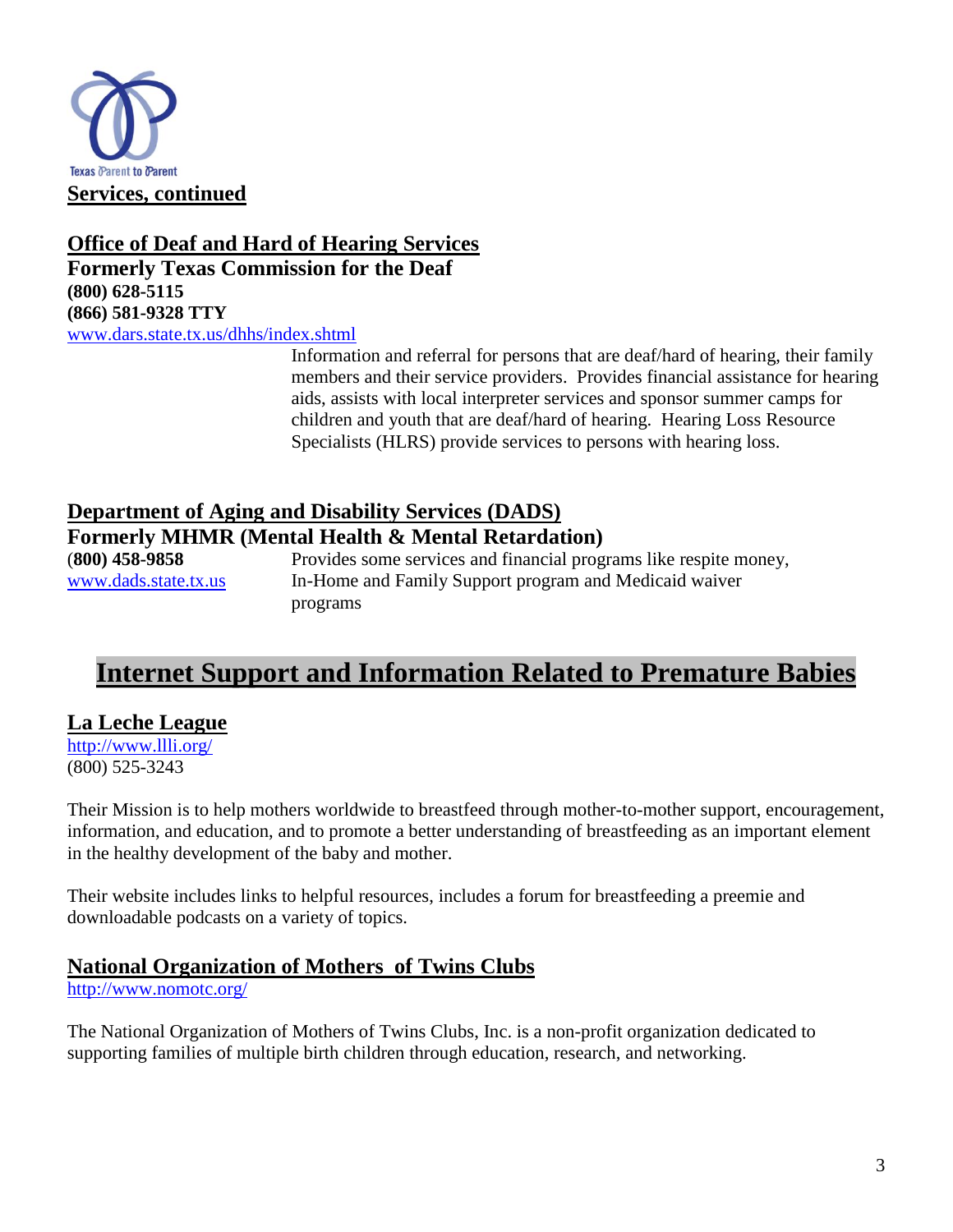

#### **March of Dimes-NICU**

<http://www.marchofdimes.com/baby/inthenicu.html>

Information for parents of babies in the NICU. Includes a reference guide with NICU related terms, common tests, typical questions and answers, a list of NICU staff and their roles, tips for surviving the NICU experience , how to advocate for your baby and information about how to make the transition from the hospital to home. This web site also includes a mechanism for submitting questions.

March of Dimes hosts an on-line community featuring, sharing your story, discussion of topics related to the NICU and a mechanism for blogging about your experience. <http://www.shareyourstory.org/webx/Share%20Home/>

#### **Inspire-Preemie Support Community**

<http://www.inspire.com/groups/preemie/discussions>

Inspire connects patients, families, friends, caregivers, and health professionals for health and wellness support. The Preemie Support Community is one of their online discussion and support networks.

#### **Preemie Voices**

http://preemievoices.com/Default.aspx

Information to help families navigate the journey of prematurity. Website contains fifteen documents focusing on topics of interest to families of premature babies, for example, 5 Reasons for Hospitalization, Preemie Glossary, Milestones, Special Needs, Keeping Baby Healthy. Most materials are available in English and Spanish. The material is developed by a division of MedImmune, LLC focused on advocacy for preemies. The website contains information on national and legislative issues impacting preemies, as well as many helpful resources targeted for families.

#### **Preemies Today**

<http://www.preemiestoday.org/index.php>

A national preemies support network, is a non-profit organization founded by parents of preemies. Resources include monthly on-line chats and listservs that allow families to connect based on their child's age, English and Spanish newsletter and resource information (including downloads on feeding and sensory development).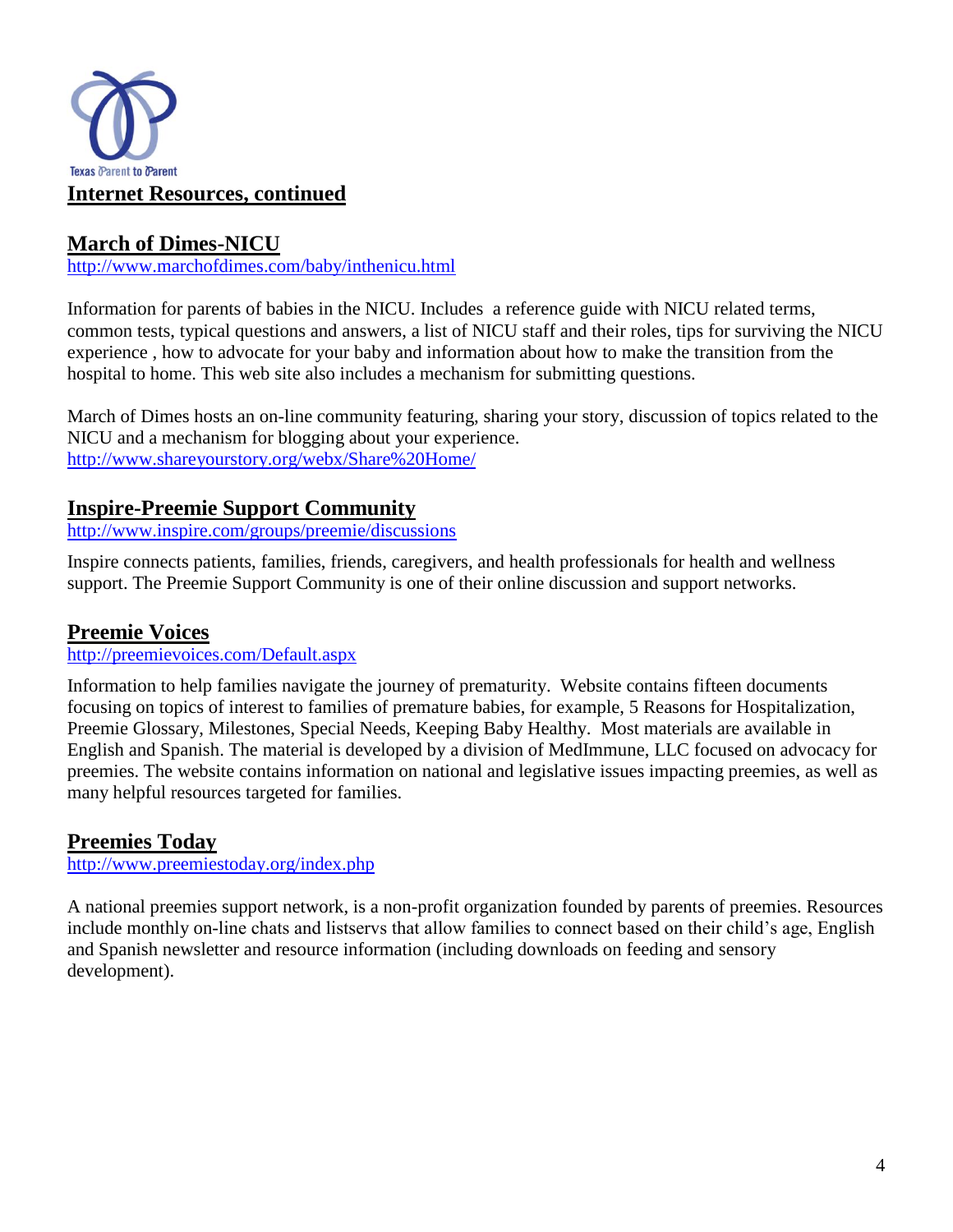

#### **PreemieCare**

http://www.preemiecare.org/index.htm

PreemieCare is a division of MOST (Mothers of Supertwins), Inc. a non-profit parenting organization that provides information, education, support and additional resources for families of multiples. PreemieCare has a special focus on RSV awareness and prevention. Issues such as breastfeeding preemies, parenting in the NICU, early intervention are also addressed by PreemieCare, as are networking opportunities for preemie support groups.

#### **Preemie Prints**

www.preemieprints.org

Preemie Prints is a Texas 501(c)3 non profit organization dedicated to sharing hope with families experiencing the difficulties of life in a neonatal intensive care unit with a premature or sick baby through information, photography, gift bags, support, and prayer. Preemie Prints offers face to face, online and group meetings in the Brazos Valley and Fort Bend County area, Houston, Waco and Temple.

#### **American Academy of Pediatrics/ About HealthyChildren.org**

<http://www.healthychildren.org/english/ages-stages/Pages/default.aspx>

HealthyChildren.org is a parenting website backed by the American Academy of Pediatrics. It provides general information related to child health and guidance on parenting issues. Covered topics include ages and stages information (including a section on preemies that addresses topics about life in the NICU and making the transition home), immunizations and a wide variety of health, nutrition, wellness and current pediatric health issues. Users are able to register and customize receipt of information according to age and interest. There is an "Ask a Pediatrician" tool that allows users to browse a database of current questions and submit questions to be answered.

#### **Zero to Three**

ZERO TO THREE is a national nonprofit organization that informs, trains and supports professionals, policy leaders and parents in their efforts to improve the lives of infants and toddlers. Includes resources for families related to solving parenting issues and guidance on nurturing a child's growth and learning. The focus is on general parenting issues and topics and is an excellent resource on the early development of a child. <http://www.zerotothree.org/>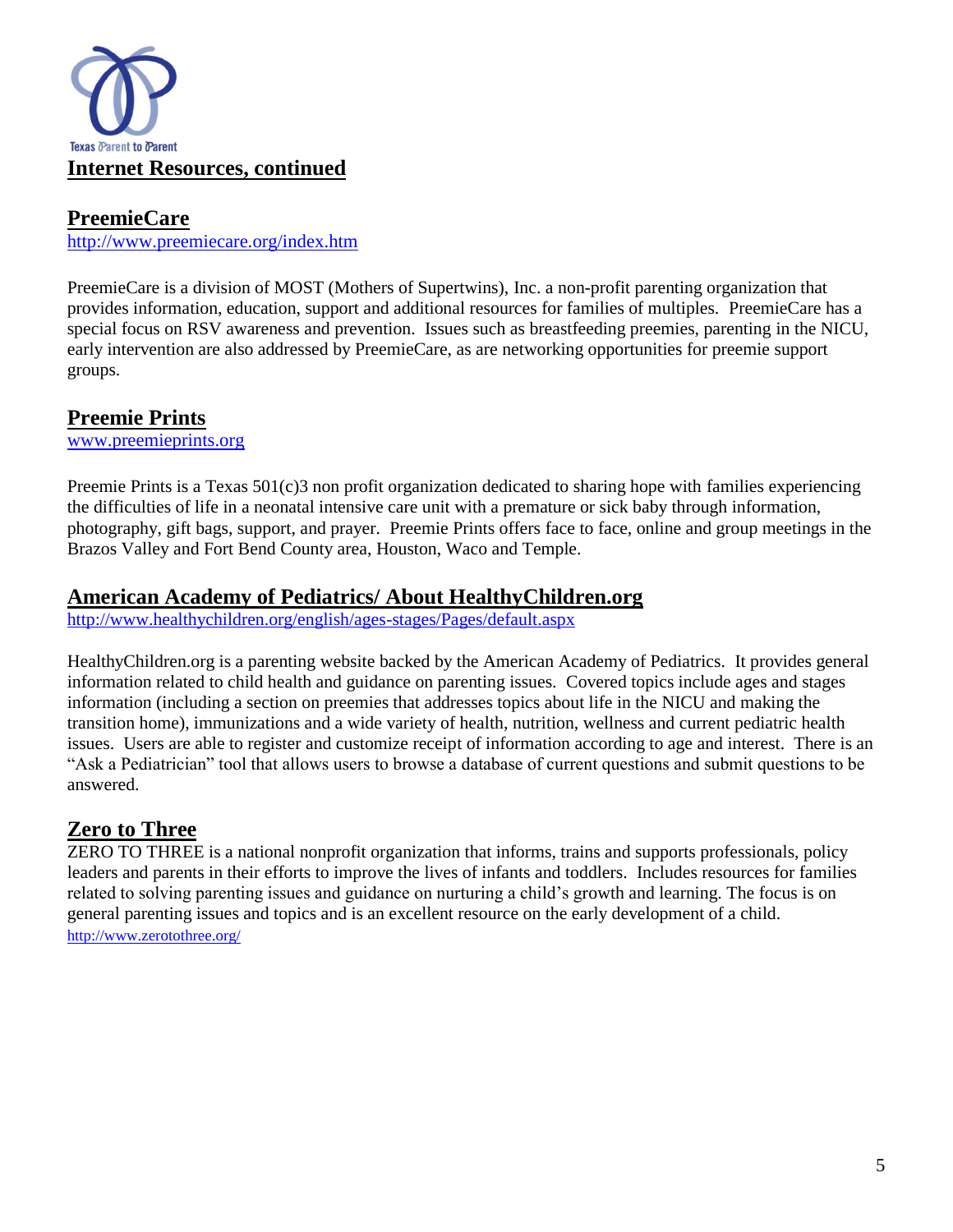

## **Insurance**

#### **SSI (Supplemental Security Income)**

**(800) 772-1213**

**[www.ssa.gov/](http://www.ssa.gov/)** Social Security provides SSI disability benefits (including Medicaid) to certain infants born with a low birth weight whether or not they are premature. A child weighing less than 1200 grams (about 2 pounds, 10 ounces) at birth can qualify for SSI based on low birth weight. A child weighing between 1200 and 2000 grams (about 4 pounds, 6 ounces) at birth and considered small for his or her gestational age also may qualify.

[http://ssa-custhelp.ssa.gov/app/answers/detail/a\\_id/368](http://ssa-custhelp.ssa.gov/app/answers/detail/a_id/368)

#### **Family and Medical Leave Act (FMLA)**

#### <http://www.dol.gov/dol/topic/benefits-leave/fmla.htm>

The federal [Family and Medical Leave Act \(FMLA\)p](http://www.dol.gov/compliance/laws/comp-fmla.htm)rovides certain employees with up to 12 weeks of unpaid, job-protected leave per year. **It also requires that their group health benefits be maintained during the leave.** FMLA is designed to help employees balance their work and family responsibilities by allowing them to take reasonable unpaid leave for certain family and medical reasons. It also seeks to accommodate the legitimate interests of employers and promote equal employment opportunity for men and women.

FMLA applies to all public agencies, all public and private elementary and secondary schools, and companies with 50 or more employees. These employers must provide an eligible employee with up to 12 weeks of unpaid leave each year for any of the following reasons for the birth and care of the newborn child of an employee; for placement with the employee of a child for adoption or foster care; to care for an immediate family member (spouse, child, or parent) with a serious health condition; or to take medical leave when the employee is unable to work because of a serious health condition.

#### **The Texas Health Insurance Pool**

**(888) 398-3927** Risk pool for those persons who are uninsurable. **[www.txhealthpool.org](http://www.txhealthpool.org/)**

#### **CHIP- Children's Health Insurance Program**

**(800) 647-6558** A national program designed for families who earn too much money to qualify for Medicaid, yet cannot afford to buy private insurance.

**<http://www.chipmedicaid.com/>**

#### **CHIP – Perinatal Children's Health Insurance Program**

**(877) 543-7669** The Children's Health Insurance Program (CHIP) perinatal coverage provides prenatal care for the unborn children of low-income women who do not qualify for Medicaid. CHIP perinatal coverage starts before the child is born and lasts 12 months from the date the unborn child is enrolled.

**<http://www.chipmedicaid.org/en/CHIP-Perinatal>**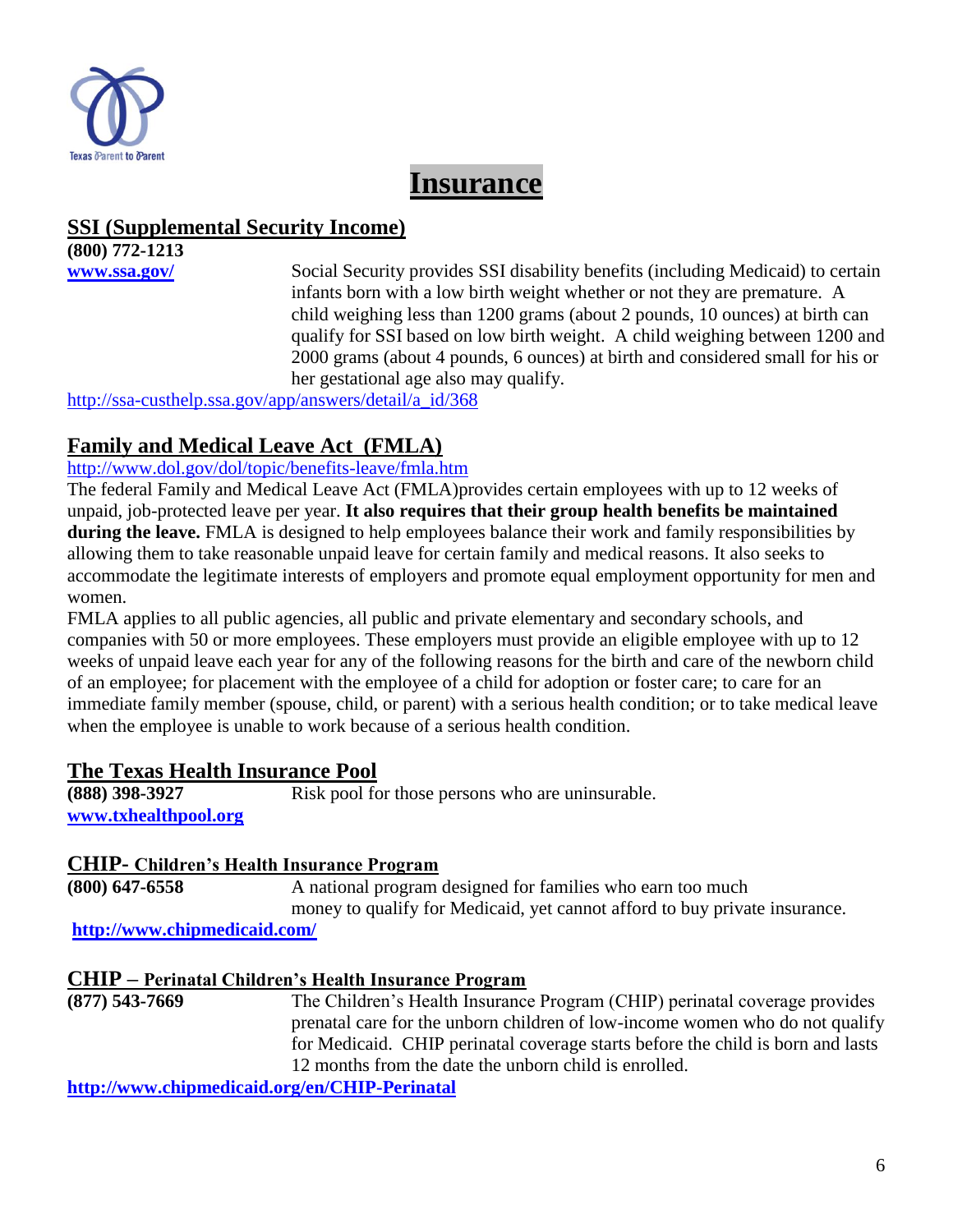

#### **HIPP –Health Insurance Premium Payment Reimbursement Program**

| $(800)$ 440-0493     | This is a Medicaid program that pays for the cost of premiums, coinsurance,   |
|----------------------|-------------------------------------------------------------------------------|
|                      | deductibles, and other cost sharing. The program reimburses the policy holder |
|                      | due to private health insurance payroll deductions for Medicaid eligible      |
|                      | persons when it is determined to be cost effective.                           |
| www.gethipptexas.com |                                                                               |

### **Medicaid**

**(800) 252-8263** Low-income families may qualify for this program by income or in extreme situations when medical expenses exceed income. The website includes information on other Medicaid programs like Kidney Health Care, Medical Transportation and others

**[www.hhsc.state.tx.us/medicaid/contacts.html](http://www.hhsc.state.tx.us/medicaid/contacts.html)**

#### **Medicaid-Texas Health Steps**

**(877) 847-8377** This program makes sure that complete health services are available to children, teens and young adults up to the age of 21, who are enrolled in Medicaid. This includes medical and dental check-ups, eye and hearing screenings, lab tests and shots, eye glasses and hearing aids, prescriptions, and case management for children with special health care needs.

**<http://www.dshs.state.tx.us/thsteps/>**

#### **CSHCN - Children with Special Health Care Needs**

**(800) 252-8023** The Children with Special Health Care Needs (CSHCN) is made up of several programs that provides services to children with extraordinary medical needs, disabilities, and chronic health conditions. The CSHCN health care [benefits](../../../../AppData/Local/Microsoft/Windows/Temporary%20Internet%20Files/Content.Outlook/SQ9G305W/benefits.shtm) program pays for medical care, family support services, and related services not covered by Medicaid, CHIP, private insurance, or other "third party payor."

**[www.dshs.state.tx.us/cshcn](http://www.dshs.state.tx.us/cshcn)**

#### **Pre-Existing Condition Insurance Plan (PCIP)**

**(866) 717-5826** Federal Program – Providing health coverage for eligible children and adults with preexisting conditions.

**[www.pcip.gov](http://www.pcip.gov/)**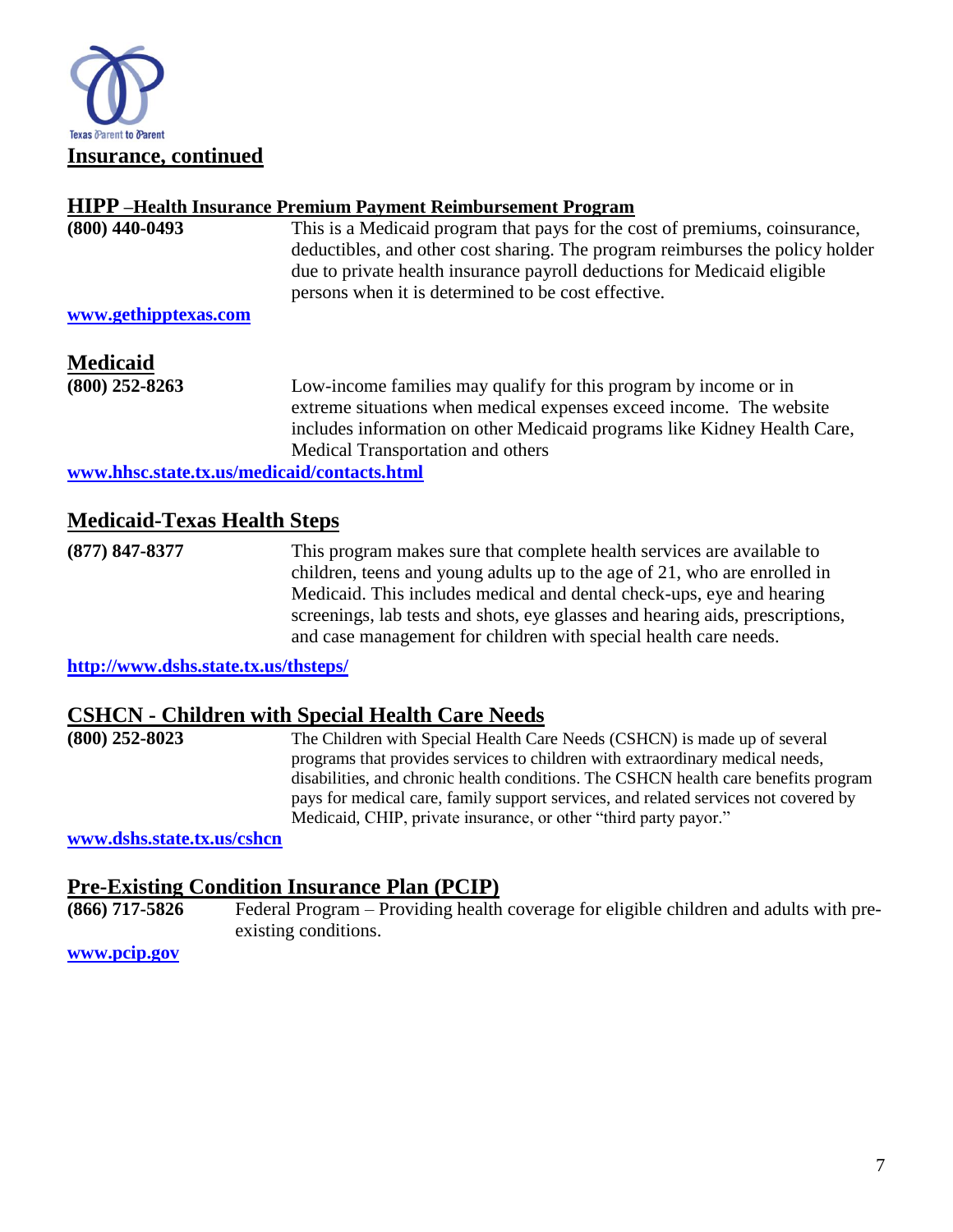

#### **Medicaid Buy-In for Children**

Medicaid Buy-In for Children can help pay medical bills for children with disabilities. This program helps families who need health insurance, but make too much money to get traditional Medicaid. Families "buy in" to Medicaid by making a monthly payment (premium).

**1-877-541-7905** <http://www.hhsc.state.tx.us/Help/HealthCare/Children/MBIC.html>

#### **Shriners Hospitals for Children**

**800-237-5055**

Children up to the age of 18 with orthopedic conditions, burns, spinal cord injuries and cleft lip and palate are eligible for admission and receive all care in a family-centered environment at no charge regardless of financial need.

**www.shrinershq.org/Hospitals**

## **Transportation**

# **Medical Transportation Program (through TX Dept. of Transportation)**

Provides eligible Medicaid clients, under 21 with non-emergency transportation services to Medicaid covered medical and dental care. **[www.hhsc.state.tx.us/QuickAnswers/GetRide\\_FAQs.shtml](http://www.hhsc.state.tx.us/QuickAnswers/GetRide_FAQs.shtml)**

### **Other Services:**

#### **The Arc of Texas**

**(800) 252-9729** The Arc of Texas is affiliated with the Arc of the United States and [www.thearcoftexas.org](http://www.thearcoftexas.org/) has 48 chapters in Texas working to provide additional community supports and services to families with children or individuals with intellectual and developmental disabilities throughout the State.

### **Advocacy**

#### **Disability Rights Texas**

**(800)-252-9108** A Federally funded agency (every state has one) that advocates for people with disabilities. They can only help people whose issues are one of their current priorities although their website has lots of useful information and they can send you information. Sometimes a call can get you an answer to a specific question. State office located in Austin, with branches around the state.

**[www.disabilityrightstx.org](http://www.disabilityrightstx.org/)**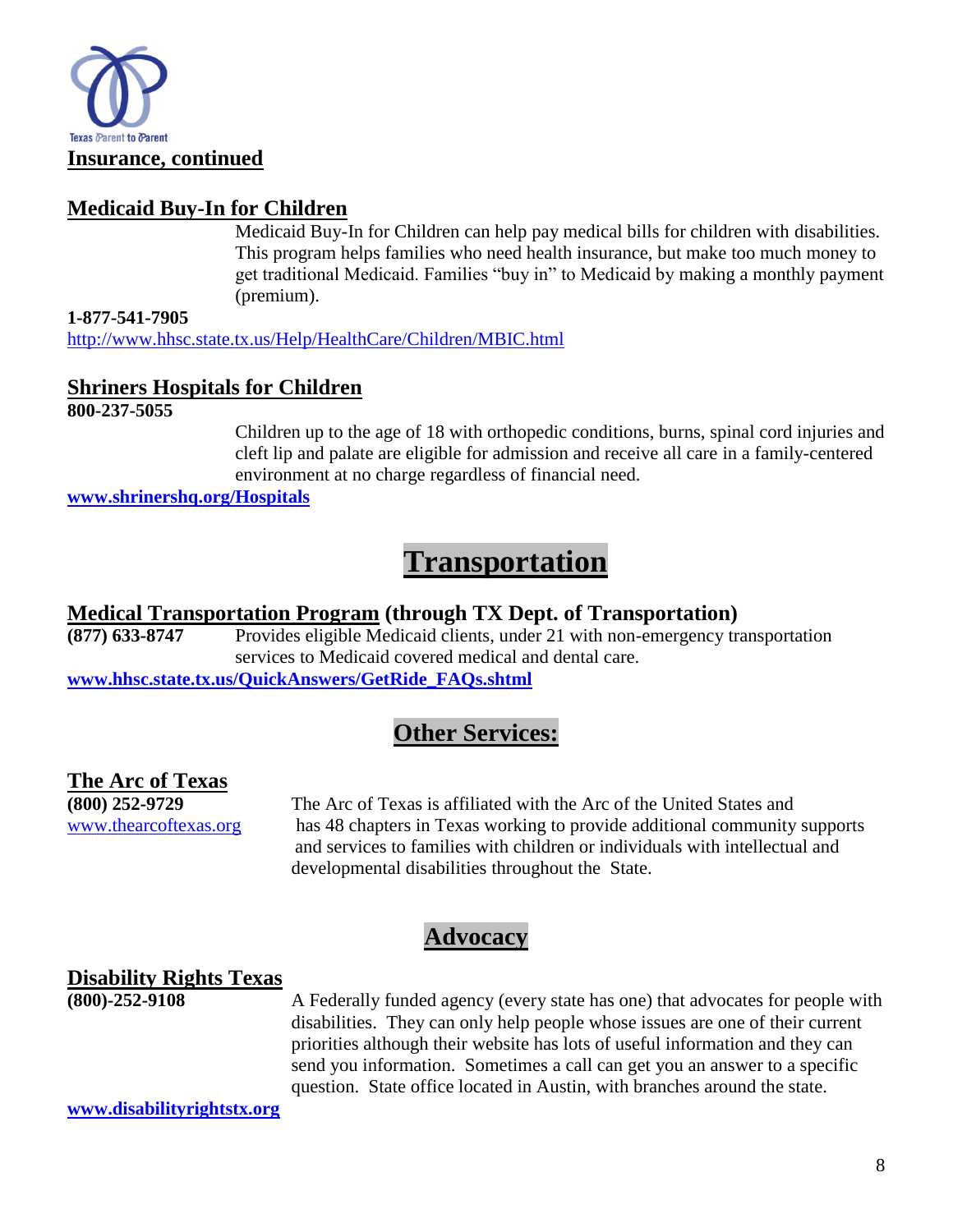

# **Medicaid Waiver Programs**

**These programs are based on child's income (not the parents) in order for them to qualify for Medicaid and receive additional services that will allow a child to remain in the community as opposed to a nursing home or institution. The programs provide funding for a personal attendant, respite, therapies, adaptive aids, home and vehicle modifications, etc.**

**The below listed programs are all found on the following website:**

**[www.dads.state.tx.us](http://www.dads.state.tx.us/)**

#### **MDCP (Medically Dependent Children's Program)**

| $(877)$ 438-5658 | This program provides a variety of services to support families caring for |
|------------------|----------------------------------------------------------------------------|
|                  | children who are medically dependent and to keep the children in their     |
|                  | communities.                                                               |
|                  | www.dads.state.tx.us/services/faqs-fact/mdcp.html                          |

#### **In-Home and Family Support Services**

**(877) 438-5658** This program provides direct grant benefits to adults and children with disabilities to purchase services to let them live in the community. (Waiting list) **[www.dads.state.tx.us/services/faqs-fact/ifs.html](http://www.dads.state.tx.us/services/faqs-fact/ifs.html)**

# **CLASS (Community Living Assistance Support Services)**<br>(877) 438-5658 This program provides home- and comn

This program provides home- and community-based services to people with related conditions as a cost-effective alternative to placement in an intermediate care facility. (A related condition is a disability, other than mental retardation, that originated before age 22 and that affects the ability to function in daily life.) (Waiting list) **[www.dads.state.tx.us/services/faqs-fact/class.html](http://www.dads.state.tx.us/services/faqs-fact/class.html)**

#### **Community Based Alternatives (CBA)**

**(800) 458-9858** This program provides home- and community-based services to people who are elderly and to adults with disabilities as a cost-effective alternative to living in a nursing home. (Waiting list) **[www.dads.state.tx.us/services/faqs-fact/cba.html](http://www.dads.state.tx.us/services/faqs-fact/cba.html)**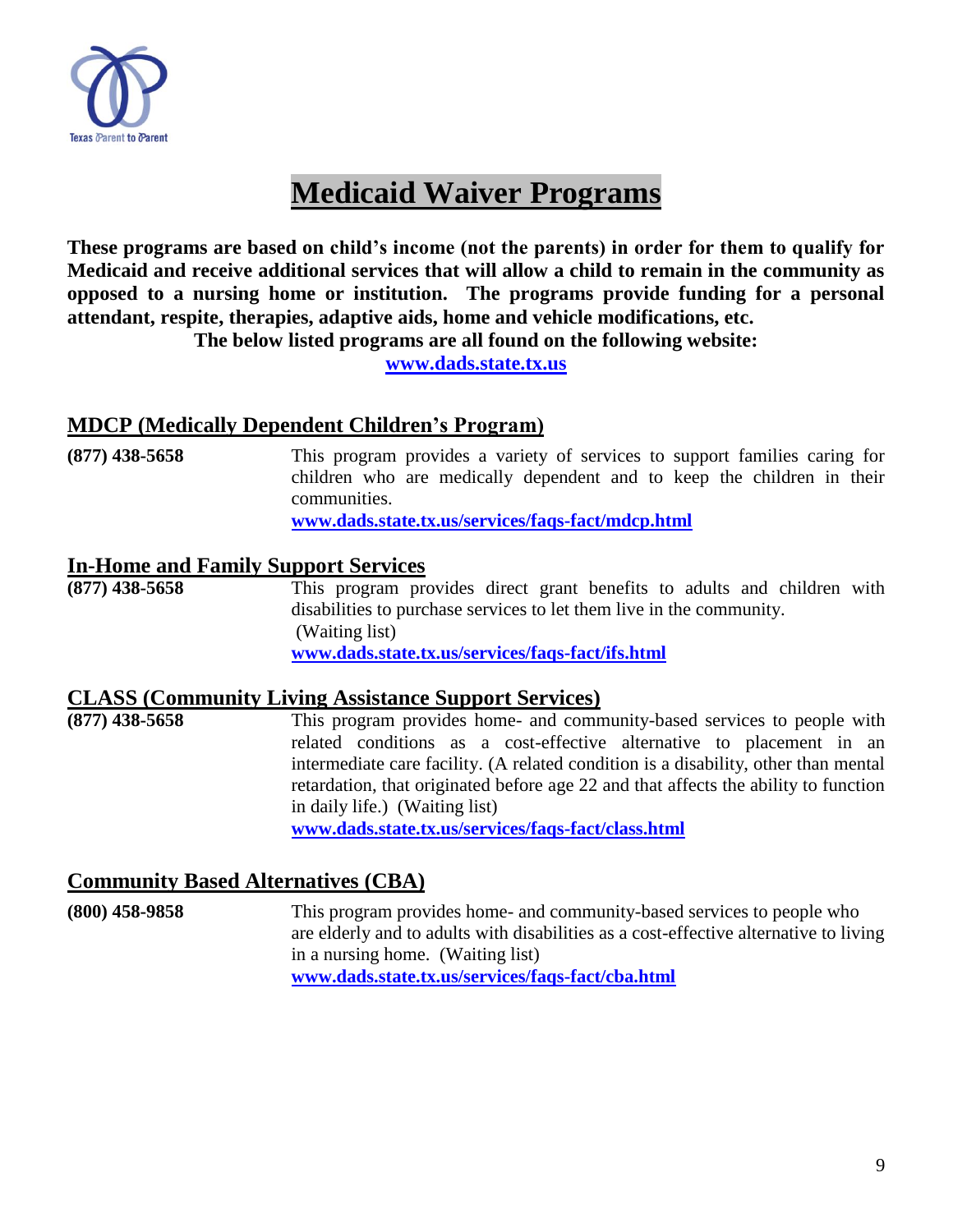

#### **MRLA (Mental Retardation Local Authority) or HCS (Home and Community Services)**

**(800) 458-9858** MHMR Medicaid waiver programs (Waiting list) **[www.dads.state.tx.us/services/faqs-fact/hcs.html](http://www.dads.state.tx.us/services/faqs-fact/hcs.html)**

#### **Texas Home Living Program (TxHmL)**

**(800) 458-9858** Provides selected essential services and supports to people with intellectual and developmental disabilities who live in their family homes or their own homes.

**[www.dads.state.tx.us/services/faqs-fact/txhml.html](http://www.dads.state.tx.us/services/faqs-fact/txhml.html)**

**You may need to contact your local Texas Department of Aging and Disability Services to find out what specific Medicaid Waiver Programs are available in your area.**

## **National Resources**

# **NICHCY (National Dissemination Center for Children with Disabilities)**<br>(800) 695-0285 **Disability library and information on related services**; production

**(800) 695-0285** Disability library and information on related services; produces state resource **[http://nichcy.org](http://nichcy.org/)** sheet.

#### **Exceptional Parent Magazine**

**(877) 372-7368** Monthly magazine for parents and professionals; National website **[www.eparent.com](http://www.eparent.com/)** includes resources for parent to parent programs; information and referral centers, disability library, services, products and much more.

**Family Village** A global community that integrates information, resources, disabilities **[www.familyvillage.wisc.edu](http://www.familyvillage.wisc.edu/)** library and communication opportunities on the internet

#### **NORD (National Organization for Rare Disorders)**

**[www.rarediseases.org](http://www.rarediseases.org/)**

**(800) 999-6673** Information and referrals on rare disorders